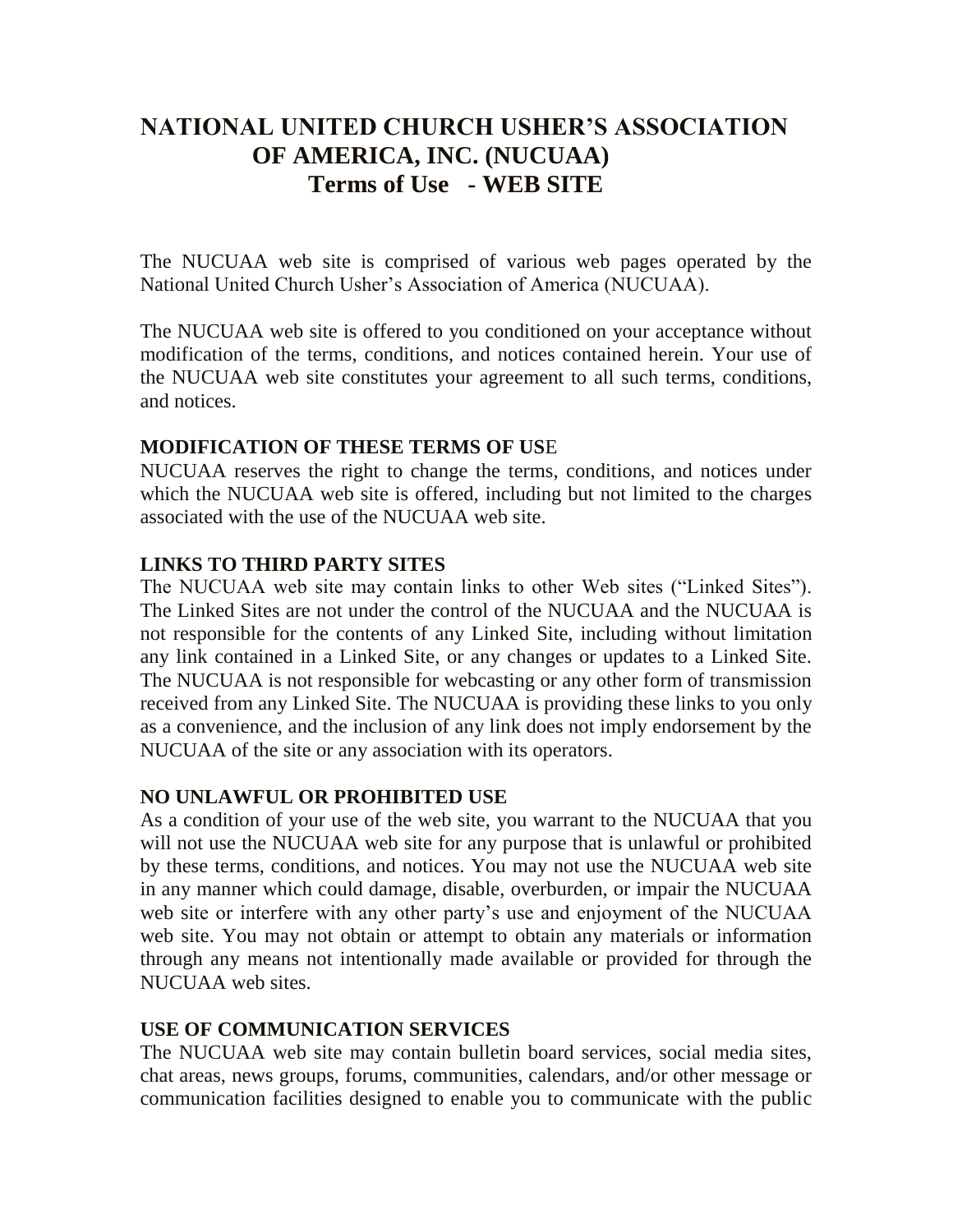at large or with a group (collectively, "Communication Services"), you agree to use the Communication Services only to post, send and receive messages and material that are proper and related to the particular Communication Service. By way of example, and not as a limitation, you agree that when using a Communication Service, you will not:

• Defame, abuse, harass, stalk, threaten or otherwise violate the legal rights (such as rights of privacy and publicity) of others.

• Publish, post, upload, distribute or disseminate any inappropriate, profane, defamatory, infringing, obscene, indecent or unlawful topic, name, material or information.

• Upload files that contain software or other material protected by intellectual property laws (or by rights of privacy of publicity) unless you own or control the rights thereto or have received all necessary consents.

• Upload files that contain viruses, corrupted files, or any other similar software or programs that may damage the operation of another's computer.

• Advertise or offer to sell or buy any goods or services for any business purpose, unless such Communication Service specifically allows such messages.

• Conduct or forward surveys, contests, pyramid schemes or chain letters.

• Download any file posted by another user of a Communication Service that you know, or reasonably should know, cannot be legally distributed in such manner.

• Falsify or delete any author attributions, legal or other proper notices or proprietary designations or labels of the origin or source of software or other material contained in a file that is uploaded.

• Restrict or inhibit any other user from using and enjoying the Communication Services.

• Violate any code of conduct or other guidelines which may be applicable for any particular Communication Service.

• Harvest or otherwise collect information about others, including e-mail addresses, without their consent.

• Violate any applicable laws or regulations.

The NUCUAA has no obligation to monitor the Communication Services. However, the NUCUAA reserves the right to review materials posted to a Communication Service and to remove any materials in its sole discretion. The NUCUAA reserves the right to terminate your access to any or all of the Communication Services at any time without notice for any reason whatsoever.

The NUCUAA reserves the right at all times to disclose any information as necessary to satisfy any applicable law, regulation, legal process or governmental request, or to edit, refuse to post or to remove any information or materials, in whole or in part, in sole discretion of the NUCUAA.

Always use caution when giving out any personally identifying information about yourself or your children in any Communication Service. The NUCUAA does not control or endorse the content, messages or information found in any Communication Service and, therefore, the NUCUAA specifically disclaims any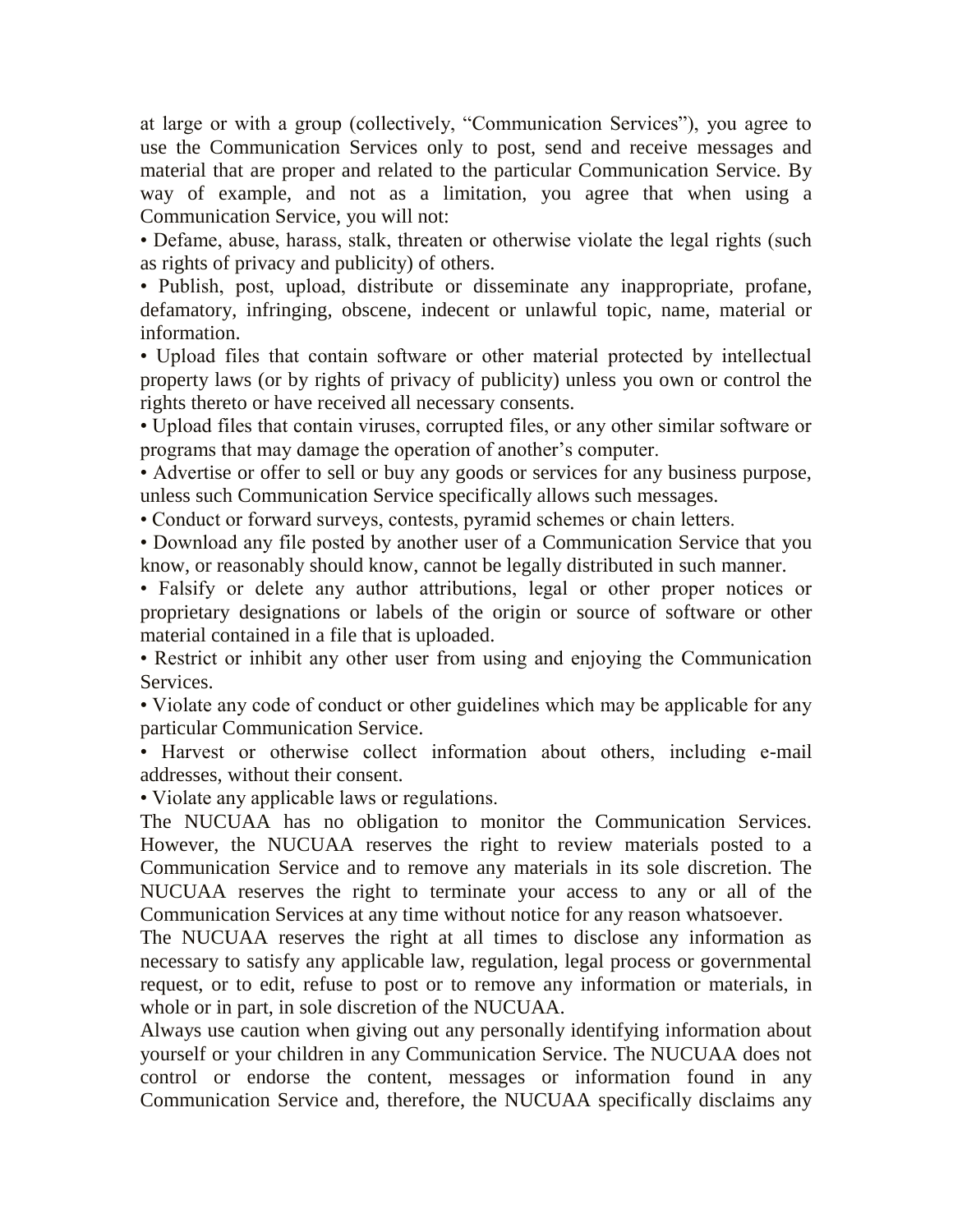liability with regard to the Communication Services and any actions resulting from your participation in any Communication Service. Managers and hosts are not authorized the NUCUAA spokespersons, and their views do not necessarily reflect those of the NUCUAA.

Materials uploaded to a Communication Service may be subject to posted limitations on usage, reproduction and/or dissemination. You are responsible for adhering to such limitations if you download the materials.

# **MATERIALS PROVIDED TO the NUCUAA OR POSTED AT THE NUCUAA WEB SITE**

The NUCUAA does not claim ownership of the materials you provide to the NUCUAA (including feedback and suggestions) or post, upload, input or submit to any Web site or its associated services (collectively "Submissions"). However, by posting, uploading, inputting, providing or submitting your Submission you are granting the NUCUAA, its affiliated companies and necessary sub licensees permission to use your Submission in connection with the operation of their Internet businesses including, without limitation, the rights to: copy, distribute, transmit, publicly display, publicly perform, reproduce, edit, translate and reformat your Submission; and to publish your name in connection with your Submission.

No compensation will be paid with respect to the use of your Submission, as provided herein. The NUCUAA is under no obligation to post or use any Submission you may provide and may remove any Submission at any time in the NUCUAA's sole discretion.

By posting, uploading, inputting, providing or submitting your Submission you warrant and represent that you own or otherwise control all of the rights to your Submission as described in this section including, without limitation, all the rights necessary for you to provide, post, upload, input or submit the Submissions.

## **LIABILITY DISCLAIMER**

The information, software, products, and services included in or available through the NUCUAA web site may include inaccuracies or typographical errors. Changes are periodically added to the information herein. THE NUCUAA and/or its suppliers may make improvements and/or changes in the NUCUAA web site at any time. Advice received via the NUCUAA web site should not be relied upon for personal, medical, legal or financial decisions and you should consult an appropriate professional for specific advice tailored to your situation.

The NUCUAA and/or its suppliers make no representations about the suitability, reliability, availability, timeliness, and accuracy of the information, software, products, services and related graphics contained on the NUCUAA web site for any purpose. To the maximum extent permitted by applicable law, all such information, software, products, services and related graphics are provided "as is" without warranty or condition of any kind. The NUCUAA and/or its suppliers hereby disclaim all warranties and conditions with regard to this information,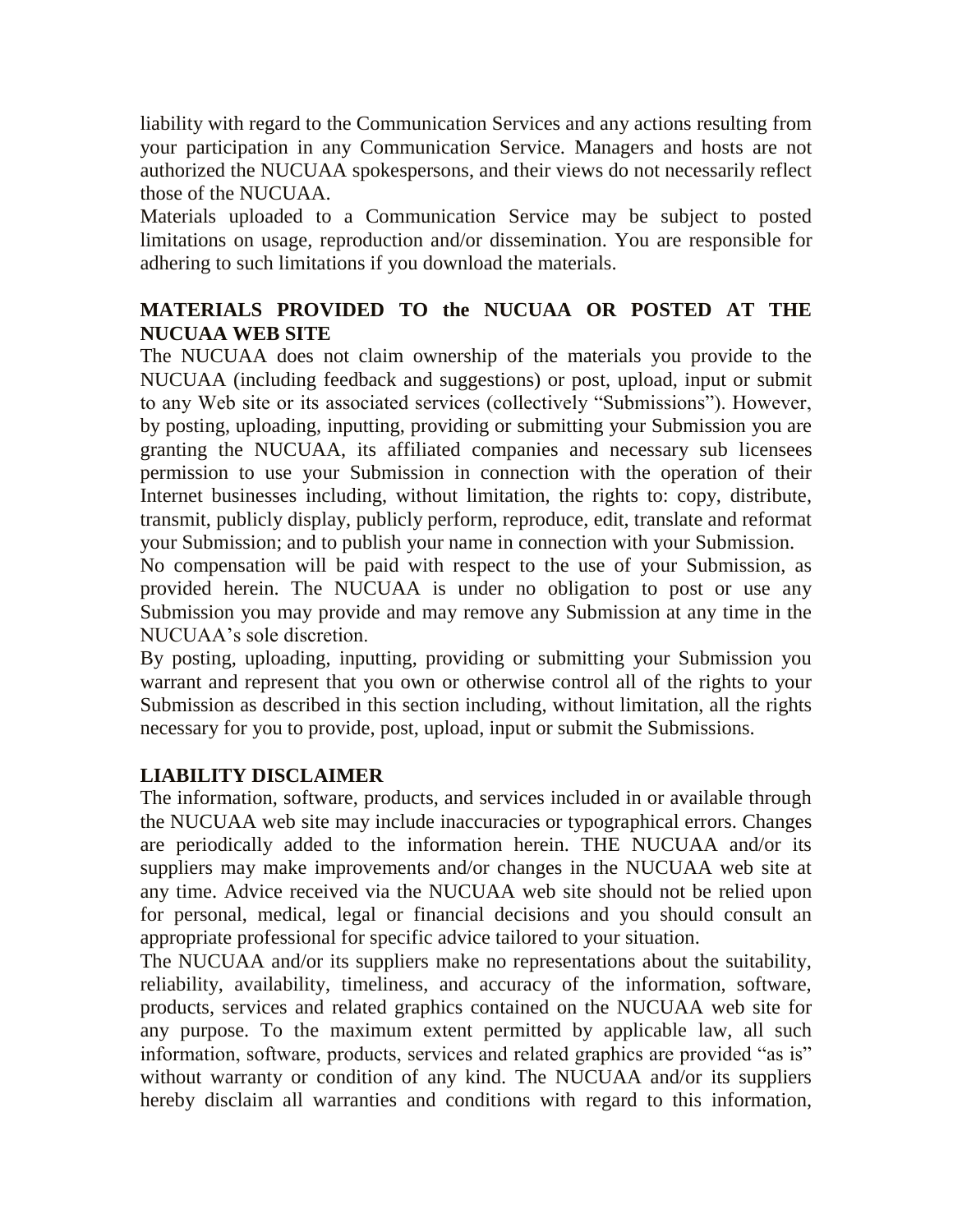software, products, services and related graphics, including all implied warranties or conditions of merchantability, fitness for a particular purpose, title and noninfringement.

To the maximum extent permitted by applicable law, in no event shall the NUCUAA and/or its suppliers be liable for any direct, indirect, punitive, incidental, special, consequential damages or any damages whatsoever including, without limitation, damages for loss of use, data or profits, arising out of or in any way connected with the use or performance of the NUCUAA web site, with the delay or inability to use the NUCUAA web site or related services, the provision of or failure to provide services, or for any information, software, products, services and related graphics obtained through the NUCUAA web site, or otherwise arising out of the use of the NUCUAA web site, whether based on contract, tort, negligence, strict liability or otherwise, even if the NUCUAA or any of its suppliers has been advised of the possibility of damages. Because some states/jurisdictions do not allow the exclusion or limitation of liability for consequential or incidental damages, the above limitation may not apply to you. If you are dissatisfied with any portion of the NUCUAA web site, or with any of these terms of use, your sole and exclusive remedy is to discontinue using the NUCUAA web site.

### **SERVICE CONTACT:** holmespa1@gmail.com **TERMINATION/ACCESS RESTRICTION**

The NUCUAA reserves the right, in its sole discretion, to terminate your access to the NUCUAA web site and the related services or any portion thereof at any time, without notice.

## **GENERAL**

To the maximum extent permitted by law, this agreement is governed by the laws of the State of Pennsylvania, U.S.A. and you hereby consent to the exclusive jurisdiction and venue of courts in Philadelphia, PA, U.S.A. in all disputes arising out of or relating to the use of the NUCUAA Web site. Use of the NUCUAA Web site is unauthorized in any jurisdiction that does not give effect to all provisions of these terms and conditions, including without limitation this paragraph. You agree that no joint venture, partnership, employment, or agency relationship exists between you and the NUCUAA as a result of this agreement or use of the NUCUAA Web site. The NUCUAA's performance of this agreement is subject to existing laws and legal process, and nothing contained in this agreement is in derogation of the NUCUAA's right to comply with governmental, court and law enforcement requests or requirements relating to your use of the NUCUAA Web site or information provided to or gathered by the NUCAA with respect to such use. If any part of this agreement is determined to be invalid or unenforceable pursuant to applicable law including, but not limited to, the warranty disclaimers and liability limitations set forth above, then the invalid or unenforceable